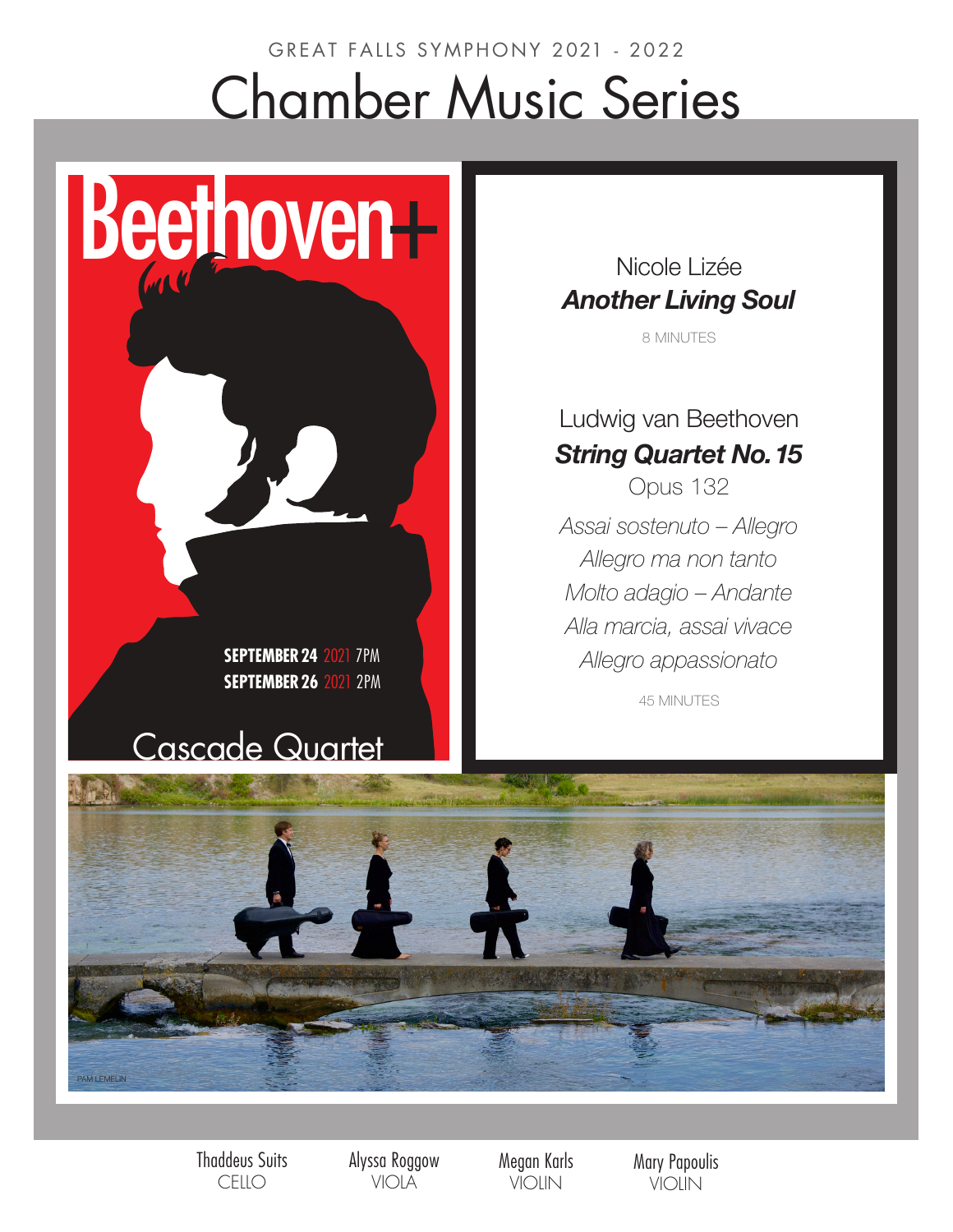## Nicole Lizée b. 1973 *Another Living Soul*

2016

## Extended technique with toys makes this work memorable!

*Another Living Soul* was commissioned by the Kronos Quartet as part of their Fifty For The Future initiative, a library of 50 new works for string quartet by 50 different composers, 25 men and 25 women. Scores, recordings and educational information on the works are all published free of charge via the Kronos Quartet's website.

The work utilizes "extended techniques," defined as "performance techniques used in music to describe unconventional, unorthodox, or non-traditional techniques of singing, or of playing musical instruments to obtain unusual sounds or instrumental timbres."

The Cascade Quartet will be using various toys in addition to their usual instruments. They'll be swinging whistling tubes, tilting groaning tubes, and tapping desk bells, together with some loud stomping!

#### ARTIST STATEMENT

"*Another Living Soul* is stop motion animation for string quartet. Considered one of the most complex and idiosyncratic art forms, stop motion demands imagination, craft, isolation, an unwavering vision, fortitude, and copious amounts of time. The act of beginning the process invites both angst at the daunting task that has just begun and a kind of zen acceptance of the labyrinthine road ahead.

"The earliest stop motion—those beings and worlds created by Harryhausen, Starevich, Clokey, et al—still impresses and inspires. Oozing creativity, their work has a rough-hewn beauty and a timeless enchantment.

"Throughout its evolution, the end result has always been incrementally imbuing vitality and life to something devoid of any such spark on its own. The close quarters, intimacy, and camaraderie of the people who work in this art form are mirrored by the scrutiny and care they afford their tiny subjects and the attention to minutiae required to render a work that is lifelike. The impossible becomes possible—souls emerge from where once there were none."

*–– Nicole Lizée*

## Chamber Music Series

SEASON SPONSOR **Dr. Brice Addison**

### CONCERT SPONSOR

Dr. Charles & Gerry Jennings